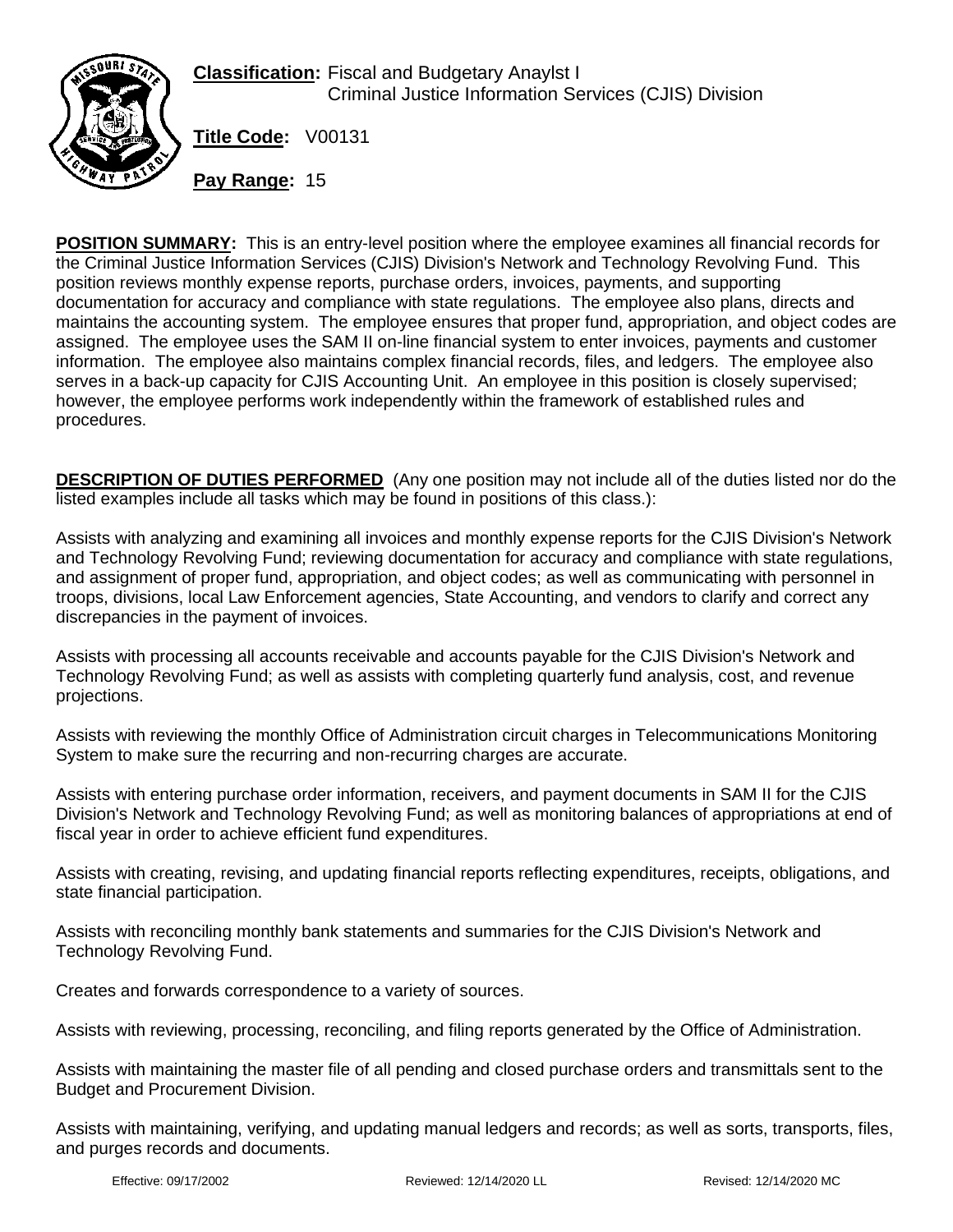Operates office equipment (e.g., calculator, copier, personal computer, fax machine, telephone, printer, shredder, etc.).

Performs other related duties as assigned.

**REQUIRED KNOWLEDGE, SKILLS, AND ABILITIES:** Some knowledge of modern office practices, procedures, and equipment.

Some knowledge of business English, punctuation, and spelling.

Some knowledge of bookkeeping principles and practices.

Some knowledge of Microsoft Office/Excel and basic word processing and spreadsheet concepts.

Ability to learn Patrol policies and procedures governing expense reimbursement, expenditure of state funds, agency fiscal procedures, and fiscal records maintenance.

Ability to apply general bookkeeping principles in the recording of appropriations, encumbrances, and expenditures.

Ability to make computer entries in the SAM II on-line financial system.

Ability to make arithmetical calculations with speed and accuracy.

Ability to maintain complex clerical records and files.

Ability to verify documents produced and received, and takes proper steps to reconcile errors.

Ability to produce a volume of work and meet predetermined deadlines.

Ability to organize and prioritize work effectively.

Ability to communicate in English clearly and concisely, both orally and in writing.

Ability to establish and maintain harmonious working relations with other department employees and a variety of representatives from public and private agencies.

Ability to handle restricted and confidential information in a professional manner and maintain the information as such.

Ability to operate basic office equipment (e.g., typewriter, calculator, copier, personal computer, fax machine, telephone, printer, shredder, etc.).

Ability to alphabetize, transport, file and purge documents and records.

Skill in operating a calculator with a high degree of efficiency.

Ability to work with material that may be of a sexual nature relating to criminal activity (e.g., written material, photographs, and/or verbal language, etc.).

Ability to handle restricted and confidential information in a professional manner and maintain the information as such.